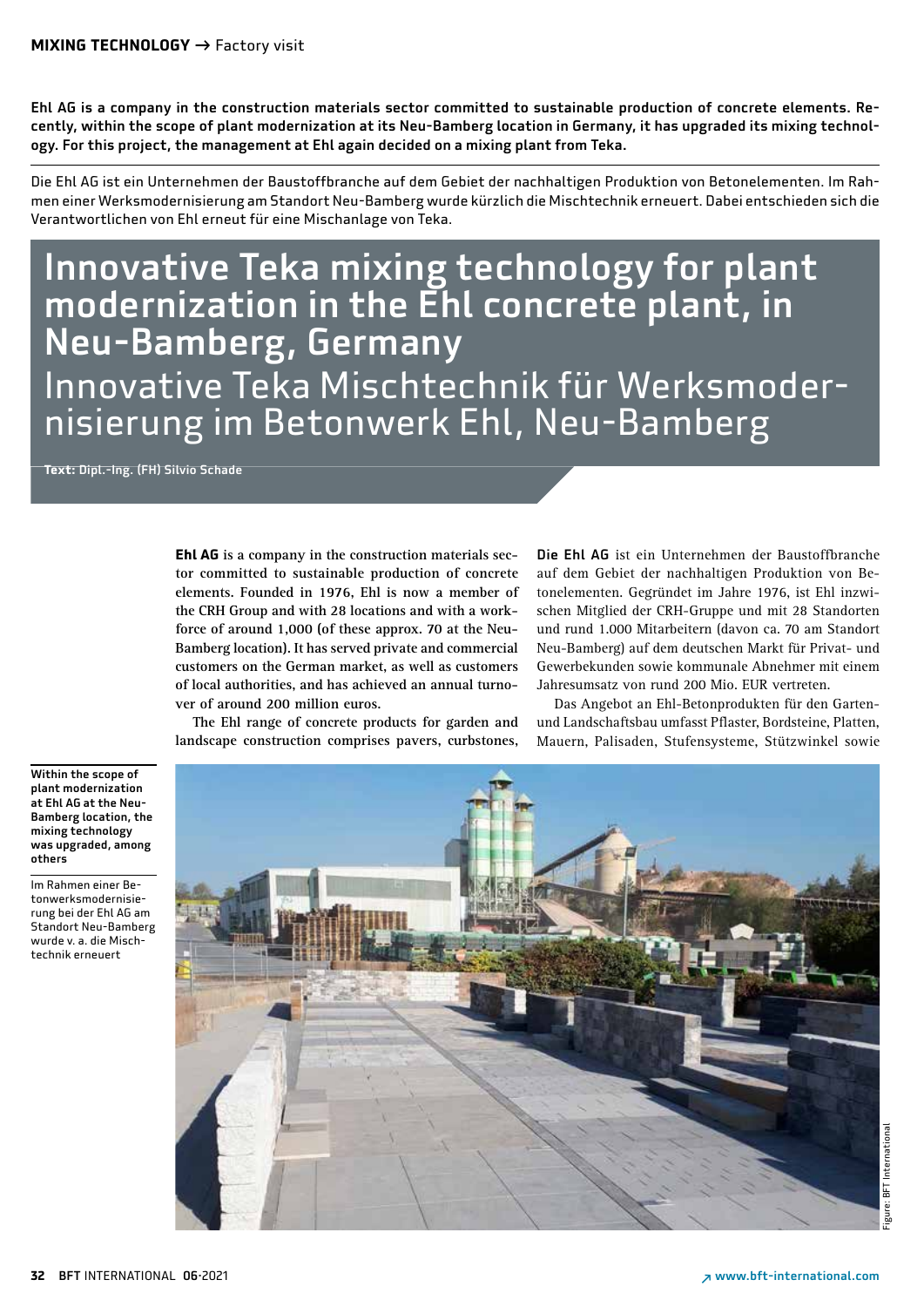**slabs, walls, palisades, step systems, support brackets as well as street furniture. The products are sold exclusively through selected Ehl sales partners. Ehl does not directly sell to private customers – except for special sales directly from the plant. In its do-it-yourself portfolio, Ehl offers an additional choice of products for DIY, which can be obtained directly from DIY retailers.** 

**In light of the innovations in production processes with energy-saving machines, responsible use of resources as well as continuous optimization of formulations, Ehl, in reconciling quality and the environment, stands for a corporate development oriented towards sustainability.** 

**Within the scope of plant modernization at the Neu-Bamberg location, the focus was in particular on upgrading mixing technology. Ehl management decided once again on a mixing plant from Teka.**

### **Two Teka high- performance turbine mixers with 1.1m3 output**

**The Teka turbine mixers differ from conventional mixers in that every mixer can be individually configured. The designation is not – as usual – oriented to the maximum filling level, but is adjusted to the specific application. Accordingly, the drive power, the number of mixer turbines as well as the size of the mixing trough are variable and are adjusted individually, based on the batch mix to be produced.** 

**The resulting two Teka high-performance type G-2-V turbine mixers have a maximum discharge rate of 1.1 m³ and a maximum filling level of 1,650 liters and/or 2,640 kg per mix. The 45-kW main drives are generally fitted with a frequency converter. This means that the speed of rotation of the mixer turbine can be optimally adjusted to the mix and is moreover able to process the mix at different speeds during the mixing cycle (for the filling process, dry mixing, wet mixing and discharging, etc.).** 

**These high-performance turbine mixers with innovative mixing technology are fitted with a patented mixer turbine with hard-metal wear lining as well as a counter-current rotating mixer star that ensures highly intensive mixing of the batch constituents without damaging a single particle and therefore without changing the grading curve. The mixer star as well as the likewise rotating discharge and striking paddles continually feed the patented mix turbine with material. All this leads to very intensive and rapid mixing of the material, within very short time, and a high degree of homogenization of the mixing water as well as a nearly linear run of the measuring curve during moisture measurement.** 

#### **Frequent change of product and color possible**

**Another reason why the company Ehl decided on a Teka turbine mixer was because this machine type has another advantage over some other mixer types: i.e., the possibility of processing absolute small amounts and minimum quantities. Here, according to the manufacturer, the turbine mixer really comes into its own. Teka turbine mixers are mainly in operation where different and high-quality products are manufactured, and there-**





**BFT** International Figure: BFT International gure:

Stadtmöblierung. Der Vertrieb erfolgt ausschließlich über ausgewählte Ehl-Vertriebspartner. Ein direkter Verkauf an private Abnehmer erfolgt – abgesehen von werkseitigen Sonderverkäufen – nicht. Eine weitere Auswahl an Produkten für Heimwerker\*innen bietet das Ehl do-it-yourself Portfolio, welches direkt aus dem DIY-Einzelhandel bezogen werden kann.

Angesichts gezielter Innovationen im Produktionsprozess mittels energiesparender Maschinen, verantwortungsbewusstem Einsatz von Ressourcen sowie kontinuierlicher Optimierung von Rezepturen steht Ehl bei der Vereinbarkeit von Qualität und Umwelt für eine auf Nachhaltigkeit ausgerichtete Unternehmensentwicklung.

Im Rahmen einer Werksmodernisierung am Standort Neu-Bamberg wurde in erster Linie die Mischtechnik erneuert. Die Verantwortlichen von Ehl entschieden sich erneut für eine Mischanlage von Teka.

#### Zwei Teka Hochleistungs-Turbinenmischer mit 1,1m³ Ausstoß

Die Teka Turbinenmischer unterscheiden sich von herkömmlichen Mischern, da jeder einzelne Mischer individuell konfiguriert werden kann. Die Bezeichnung orientiert sich nicht – wie üblich – an der maximalen Füllmenge, sondern wird an den spezifischen Einsatzfall The heart of the new plant are two Teka high-performance turbine mixers with an output of 1.1 m<sup>3</sup>

Herzstück der neuen Anlage sind zwei Teka Hochleistungs-Turbinenmischer mit 1,1 m³ Ausstoß

Teka feeder of special design with tilting bucket

Teka Sonderbeschicker in Kippkübelausführung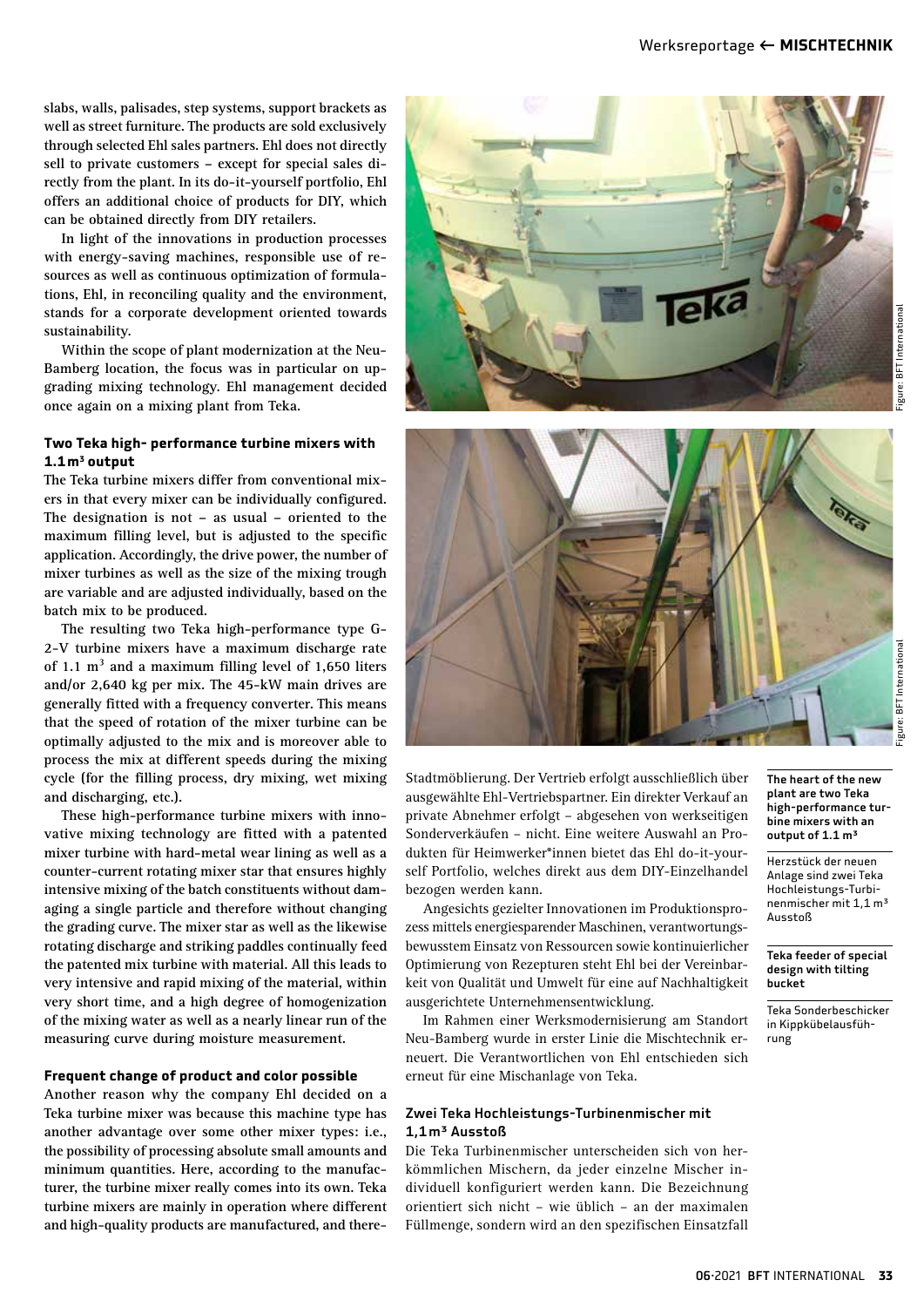

#### Inner life of the Teka high-performance turbine mixer

Innenleben des Teka Hochleistungs-Turbinenmischers

> **fore where frequent product changes, including frequent color changes, occur on a daily basis.**

> **Modernization at Ehl was supplemented by a Teka special feeder with tilting bucket, which supplies, via a two-way valve, both turbine mixers with aggregate. This feeder with special design had to be fitted into the existing steel construction and was, accordingly, especially designed and manufactured for the conversion. One of the great advantages of this modernization is that both mixers can alternately manufacture the same products.**

> **In the meantime, the Teka turbine mixer has further become established in practice with many well-known manufacturers of concrete products in Germany, Europe and worldwide. The company Teka Maschinenbau GmbH**

Plant control system Anlagensteuerung



angepasst. Entsprechend sind die Antriebsleistung, die Anzahl der Mischturbinen und auch die Mischtroggröße variabel und an das zu mischende Gemenge individuell ausgelegt.

Daraus resultierten zwei Teka Hochleistungs-Turbinenmischer Typ G-2-V mit einem maximalen Betonausstoß von 1,1 m<sup>3</sup> sowie eine maximale Füllmenge von 1.650 Liter bzw. 2.640 kg pro Mischung. Die 45 kW Hauptantriebe werden generell mit einem Frequenzumformer ausgestattet. Dies bedeutet, dass man die Rotationsgeschwindigkeit der Mischturbine optimal an das Mischgut anpassen kann und auch die Möglichkeit hat, während eines Mischzyklus unterschiedliche Geschwindigkeiten zu fahren (beim Füllvorgang, Trockenmischen, Nassmischen und Entleeren etc.).

Diese Hochleistungs-Turbinenmischer mit innovativer Mischtechnik besitzen eine patentierte Mischturbine mit Hartmetall-Schleißauskleidung sowie einen gegenläufig-drehenden Mischstern, welcher eine sehr intensive Durchmischung des Gemenges gewährleistet, dabei gleichzeitig kein Korn zerstört und somit die Siebkurve nicht verändert. Der Mischstern sowie die ebenfalls rotierenden Räum- und Abstreifschaufeln führen der patentierten Mischturbine kontinuierlich Material zu. Dies führt zu einer sehr intensiven und schnellen Durchmischung des Materials in kürzester Zeit und zu einem sehr hohen Homogenisierungsgrad sowie eine optimale Untermischung des Zugabewassers und einen nahezu geradlinigen Verlauf der Messkurve bei der Feuchtemessung.

#### Häufige Produktwechsel und Farbwechsel möglich

Die Firma Ehl entschied sich auch deshalb für die Teka Turbinenmischer, weil dieser Mischertyp einen weiteren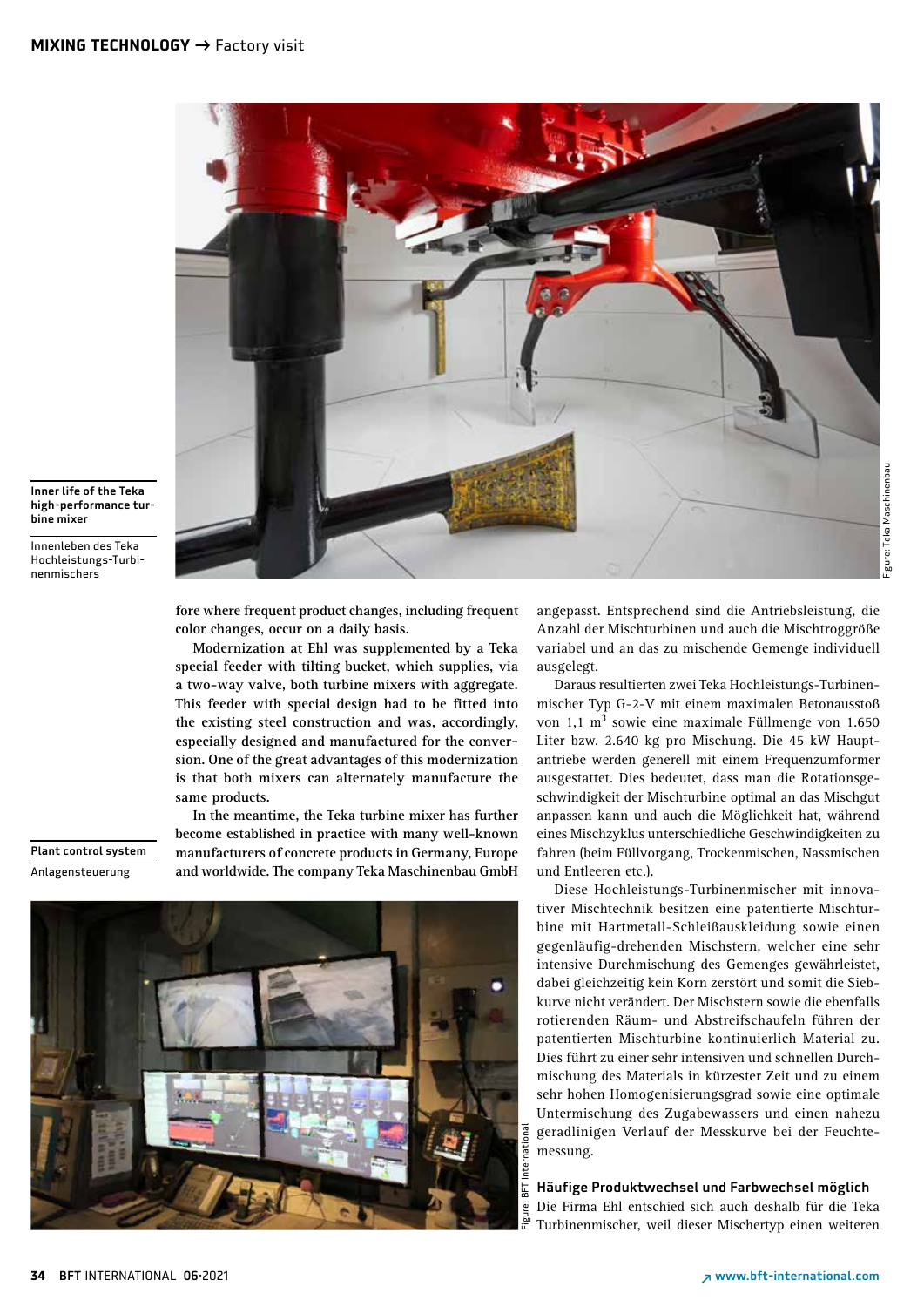



**is one of the leading suppliers of high-performance mixers as well as plant conversions and modernizations, as well as new systems for concrete products and the precast concrete industry. The company, based in the Palatinate region of Germany, can draw on an enormous stock of knowledge and experience, for which the wishes of the customer always come first: "Every project is individually planned and analyzed and the optimal solution for the customer determined. During recent years alone in Germany, many concrete plants were modernized to meet the latest requirements of the customers. The focus is always on satisfied customers and successful processing of plant modernization," says Managing Director Markus Gartner.**

#### **Satisfactory conclusion of all project participants**

**Two additional partners participated in the project in addition to the protagonists mentioned earlier. Production engineering at Ehl consists in total of two block machines, a retaining wall machine and two finishing systems. The existing machines for concrete block, planting ring and retaining wall production are from Masa and Schlosser, the plant control system from Sauter and the old mixers that were replaced in the course of modernization also from Teka.**

**Teka Managing Director Markus Gartner is visibly satisfied "Teka Maschinenbau GmbH is a reliable partner for countless customers in Germany and abroad, also in the corona crisis. Teka was able to ensure punctual supply of spare parts to many concrete plants, as well as reliable installation service. Teka is in an excellent position and is also able to keep the concrete plants of our customers running by reacting to future challenges quickly, flexibly and consistently. In this context, the** 

wesentlichen Vorteil im Vergleich zu einigen anderen Mischertypen besitzt, nämlich die Möglichkeit, absolute Mindermengen und Kleinstmengen zu fahren. Hier läuft der Turbinenmischer laut Herstellerangabe zu regelrechter Hochform auf. Die Teka Turbinenmischer kommen hauptsächlich dort zum Einsatz, wo viele verschiedene und hochwertige Produkte hergestellt werden und dadurch häufige Produktwechsel vorgenommen werden inklusive häufigen Farbwechseln.

Ergänzt wurde die Modernisierung bei der Firma Ehl durch einen Teka Sonderbeschicker in Kippkübelausführung, welcher über eine Zwei-Wege Verteilung beide Turbinenmischer mit Zuschlägen versorgt. Dieser Beschicker in Sonderausführung musste in den bestehenden Stahlbau eingepasst werden und wurde entsprechend speziell für den Umbau konstruiert und hergestellt. Einer der großen Vorteile dieser Modernisierung ist, dass beide Mischer wechselseitig die gleichen Produkte herstellen können.

Inzwischen hat sich der Teka Turbinenmischer in der Praxis bei vielen renommierten Herstellern von Betonprodukten in Deutschland, Europa und weltweit etabliert. Die Teka Maschinenbau GmbH ist einer der führenden Anbieter von Hochleistungs-Mischern sowie Umbauten, Werksmodernisierungen und Neuanlagen für die Betonwaren- und Betonfertigteilindustrie. Das pfälzische Unternehmen kann auf einen enormen Schatz aus Wissen und Erfahrungen zurückgreifen, wobei die Wünsche des Kunden immer im Vordergrund stehen:

"Jedes Vorhaben wird individuell projektiert und analysiert und die optimale Lösung mit und für den Kunden ermittelt. In den letzten Jahren wurden allein in Deutschland eine Vielzahl von Betonwerken modernisiert, um den neuesten Anforderungen der Kunden gerecht zu werden. Im Mittelpunkt stehen immer die Zufriedenheit des Kunden und die erfolgreiche Abwicklung der Werksmodernisierung", so Geschäftsführer Markus Gartner.

#### Zufriedenes Fazit aller Projektbeteiligten

Neben den eingangs genannten Protagonisten waren weitere Partner beteiligt. Insgesamt besteht die Produktions-



Wichtigste Produkte am Standort Neu-Bamberg sind Betonpflastersteine und -platten …

… as well as angle retaining walls and planting rings …

… sowie Winkelstützmauern und Pflanzringe …

#### … in all conceivable colors and formats

… in allen erdenklichen Farben und Formaten

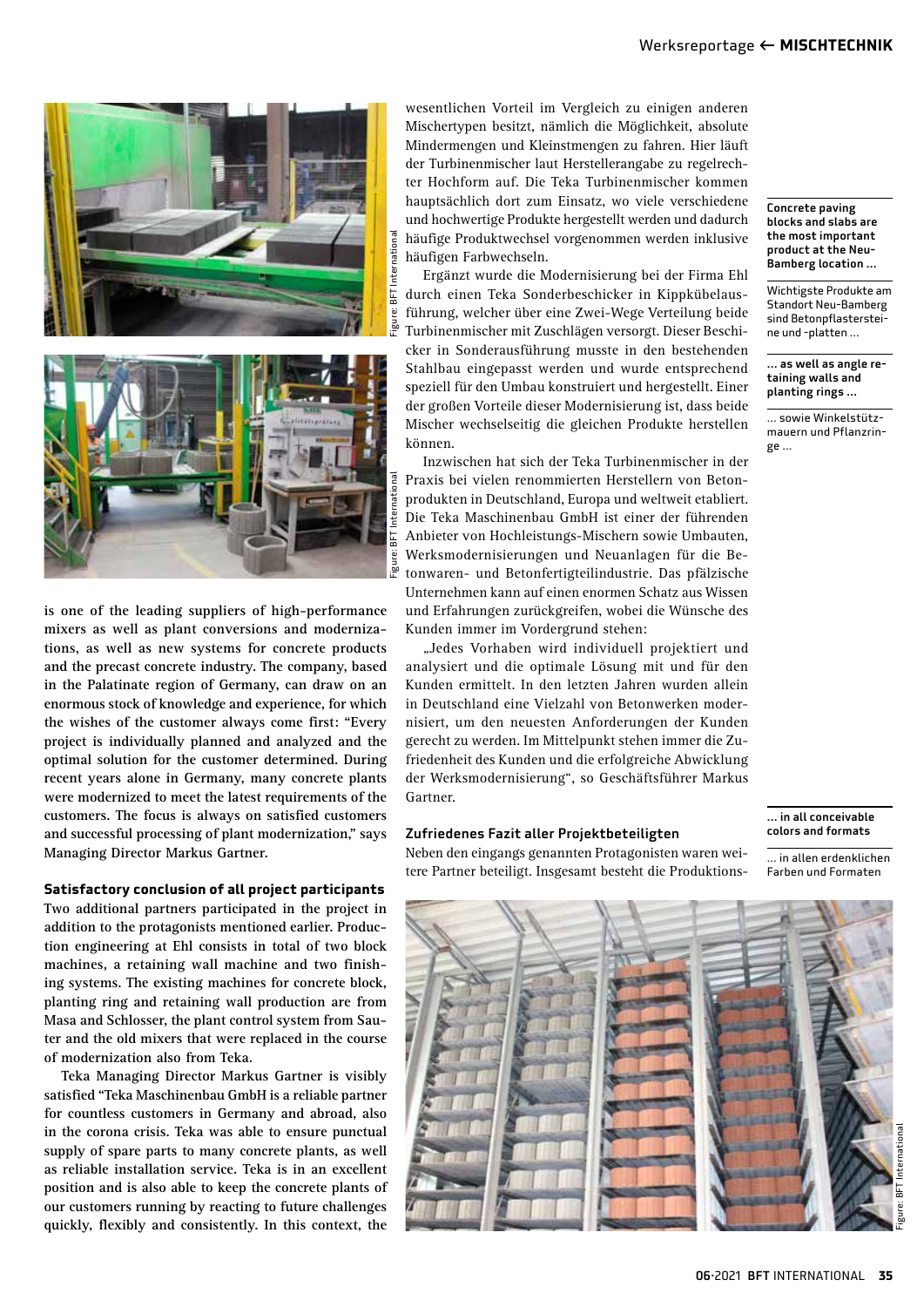

Outside storage area

Lagerplatz im Außenbereich

> **company management and the staff are taking this**  opportunity to congratulate Teka on its 60<sup>th</sup> anniver**sary. They would here also like to expressly thank on behalf of the Ehl Group the many other loyal and valued customers at home and abroad for their support and good collaboration over many successful years. All our customers can continue to expect that Teka will be a competent, reliable and responsible partner also in the future."**

> **Ehl production managers Lars Steeg, Peter Baumgärtner and Sven Schimbold unanimously expressed their satisfaction: "Neither engineering nor processing gave any cause for complaint. As has been the case already at the first installation of the previous mixing plant some years ago, collaboration with the Teka team around Markus Gartner and Guido Egler was outstanding. Within a matter of weeks, i.e., from the first to sixth calendar week of this year, the entire modernization was successfully completed; the existing technology was dismantled already in December. For this reason, tremendous praise from our side to all participants."**

## **CONTACT**

TEKA Maschinenbau GmbH In den Seewiesen 67480 Edenkoben/Germany  $\ell$ +49 6323 809-0 info@teka-maschinenbau.de www.teka.de

EHL AG Alte Chaussee 127 56642 Kruft/Germany  $\ell$ +49 2652 8008-0 info@ehl.de www.ehl.de

technik bei Ehl in Neu-Bamberg aus zwei Steinfertigern, einer Stützwandmaschine und zwei Veredelungsanlagen. Die Bestandsmaschinen für die Betonstein-, Pflanzringund Stützwandfertigung stammen von Masa und Schlosser, die Anlagensteuerung aus dem Hause Sauter und die alten im Rahmen der Modernisierung ausgetauschten Mischer ebenfalls von Teka.

Teka-Geschäftsführer Markus Gartner zeigte sich sichtlich zufrieden: "Die Teka Maschinenbau GmbH bleibt auch in der Coronakrise ein zuverlässiger Partner für unzählige Kunden im In- und Ausland. Auch während der Krise konnte die Teka zu jeder Zeit eine pünktliche Ersatzteilversorgung der vielen Betonwerke sowie zuverlässige Montageeinsätze gewährleisten. Die Teka ist gut gerüstet, um auf weitere herausfordernde Zeiten schnell, flexibel und konsequent zu reagieren und damit die Betonwerke unserer Kunden weiter am Laufen zu halten. In diesem Zusammenhang möchten die Geschäftsleitung und die Mitarbeiter im 60. Jubiläumsjahr der Firma Teka es nicht versäumen, ausdrücklich der Unternehmensgruppe Ehl und den vielen anderen treuen und geschätzten Kunden im In- und Ausland für die Unterstützung und die gute Zusammenarbeit über die vielen erfolgreichen Jahren zu bedanken. Alle unsere Kunden können weiterhin davon ausgehen, dass die Teka auch in der Zukunft ein kompetenter, verlässlicher und vertrauensvoller Partner bleiben wird."

Lars Steeg, Peter Baumgärtner und Sven Schimbold, die drei Ehl-Produktionsleiter im Werk Neu-Bamberg, äußerten übereinstimmend, dass auch sie sehr zufrieden waren: "Sowohl die Technik als auch die Abwicklung gaben keinen Grund zur Klage. Wie bereits bei der Erstinstallation der bisherigen Mischanlage vor einigen Jahren war die Zusammenarbeit mit dem Team von Teka um Markus Gartner und Guido Egler hervorragend. Innerhalb weniger Wochen, also von der ersten bis zur sechsten KW diesen Jahres, war die komplette Modernisierung erfolgreich abgeschlossen; die Demontage der Bestandstechnik erfolgte bereits im Dezember. Daher auch von unserer Seite ein großes Lob an alle Beteiligten."

Figure: BFT International

igure: